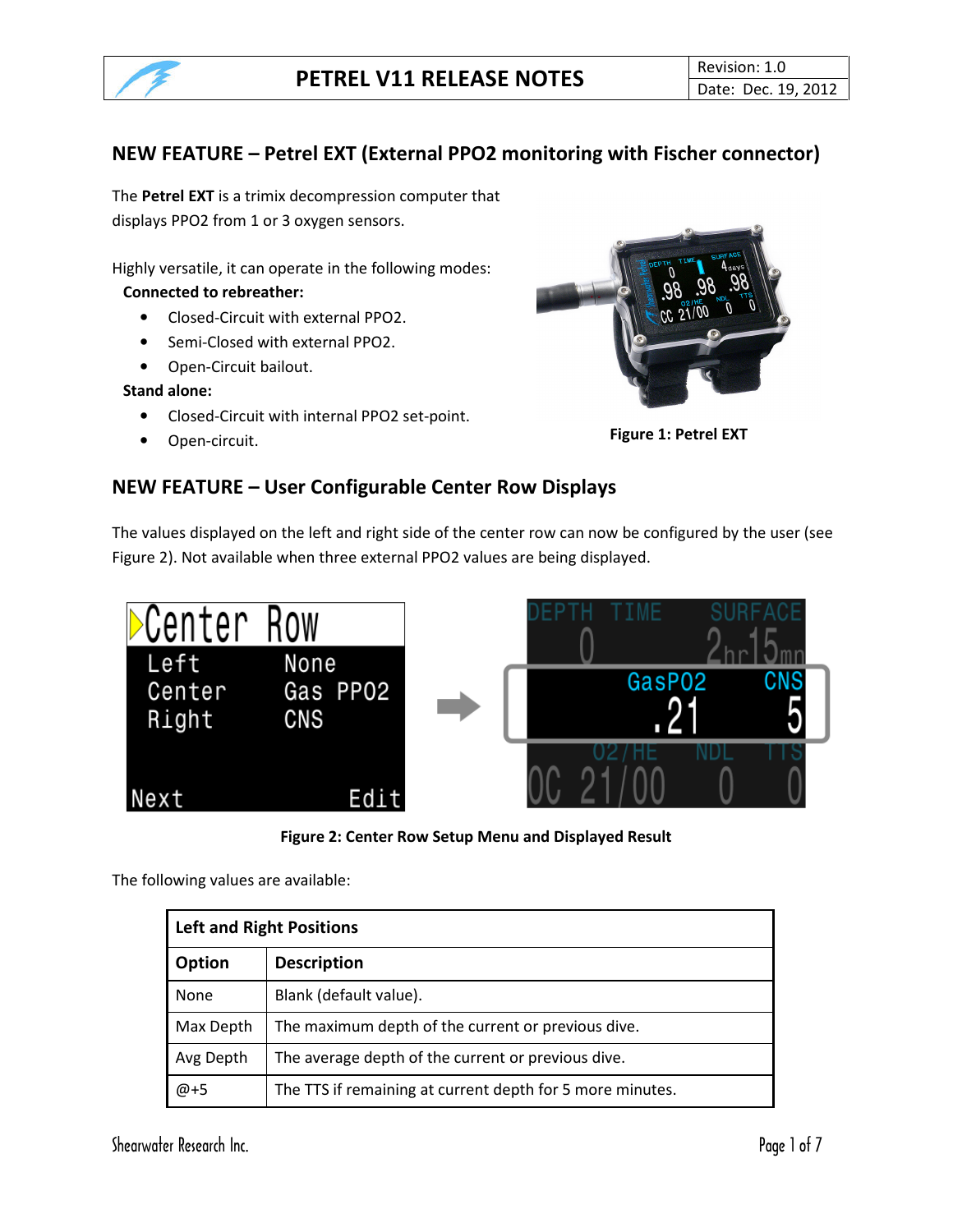

| Ceil                 | The current decompression ceiling (not rounded to the stop interval).                                                                                            |
|----------------------|------------------------------------------------------------------------------------------------------------------------------------------------------------------|
| GF99                 | The Buhlmann ZHL-16C super-saturation percent gradient.                                                                                                          |
| <b>CNS</b>           | Central Nervous System (CNS) toxicity clock as a percentage.                                                                                                     |
| Clock                | The time-of-day in 24hr or am/pm format (same as system setting).<br>Does not show "am" or "pm".                                                                 |
| <b>DET</b>           | Dive End Time. The time-of-day when the dive will end (i.e. Clock plus<br>TTS). In 24hr or am/pm format (same as system setting). Does not<br>show "am" or "pm". |
| Dil PPO <sub>2</sub> | The diluent PPO2 at the current depth (Only available when CC is<br>available).                                                                                  |
| FiO <sub>2</sub>     | The fraction of inspired O2 as a percentage (Only available when CC is<br>available).                                                                            |

The center position is less configurable, and depends upon the current operating mode.

| Center Position (Open-Circuit only mode),<br>Mode = $OC$                                                                                           |                                                                                                                                                                                                           |  |
|----------------------------------------------------------------------------------------------------------------------------------------------------|-----------------------------------------------------------------------------------------------------------------------------------------------------------------------------------------------------------|--|
| <b>Option</b>                                                                                                                                      | <b>Description</b>                                                                                                                                                                                        |  |
| None                                                                                                                                               | Blank.                                                                                                                                                                                                    |  |
| Gas PPO2                                                                                                                                           | The PPO2 of the current OC breathing gas at the current depth<br>(default value).                                                                                                                         |  |
| Center Position (Closed-Circuit Internal PPO2),<br>Mode = $OC/CC$                                                                                  |                                                                                                                                                                                                           |  |
| PPO2 Mode = Int. (internal fixed PPO2)                                                                                                             |                                                                                                                                                                                                           |  |
| <b>Option</b>                                                                                                                                      | <b>Description</b>                                                                                                                                                                                        |  |
| PPO <sub>2</sub>                                                                                                                                   | The fixed PPO2 set-point of the closed-circuit breathing loop. When<br>switched to OC bailout, displays blank.                                                                                            |  |
|                                                                                                                                                    | This position is not configurable when CC is available.                                                                                                                                                   |  |
| <b>Center Position</b> (Closed-Circuit External PPO2), Mode = OC/CC                                                                                |                                                                                                                                                                                                           |  |
| PPO2 Mode = Ext. (external PPO2 measured from sensors)                                                                                             |                                                                                                                                                                                                           |  |
| Option                                                                                                                                             | <b>Description</b>                                                                                                                                                                                        |  |
| PPO <sub>2</sub>                                                                                                                                   | The measured PPO2 of the closed-circuit breathing loop. When<br>switched to OC bailout, continues to display the measured PPO2 of<br>the loop.<br>This position is not configurable when CC is available. |  |
| Note: When monitoring three (3) external PPO2 sensors, the center row is not user<br>configurable. It will always display the three PPO2 readings. |                                                                                                                                                                                                           |  |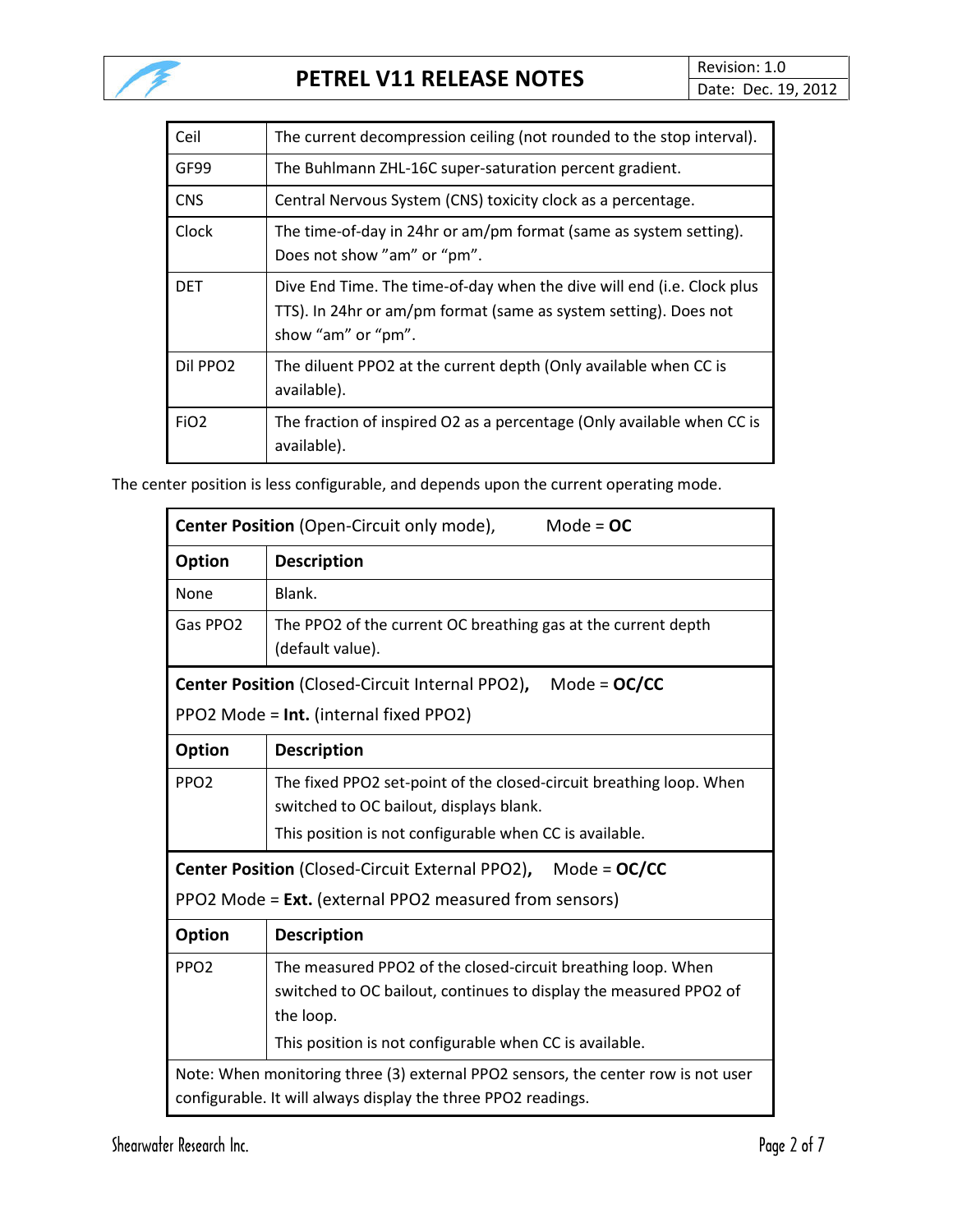# NEW FEATURE – Dive End Time (DET)

The Dive End Time (DET) is the time-of-day when the dive will end.

For example, if the time-of-day is 2:45pm and the TTS is 45 minutes, then the DET is 3:30pm (Figure 3).

The DET is only available in the new left or right configurable center row positions. The DET uses the same format (either 24 hour or am/pm) as the system setting. If in the am/pm format, then it does not show "am" or "pm".



Figure 3: Dive End Time is the time-of-day when the dive ends. DET = CLOCK + TTS

The DET feature was added for CCR divers who are flexible with their bottom times, but have a fixed time-of-day to be back on the boat. Other uses are certainly possible as well. Of course, we recommend always properly planning dives in advance to ensure other limits, such as bailout gas, are not exceeded.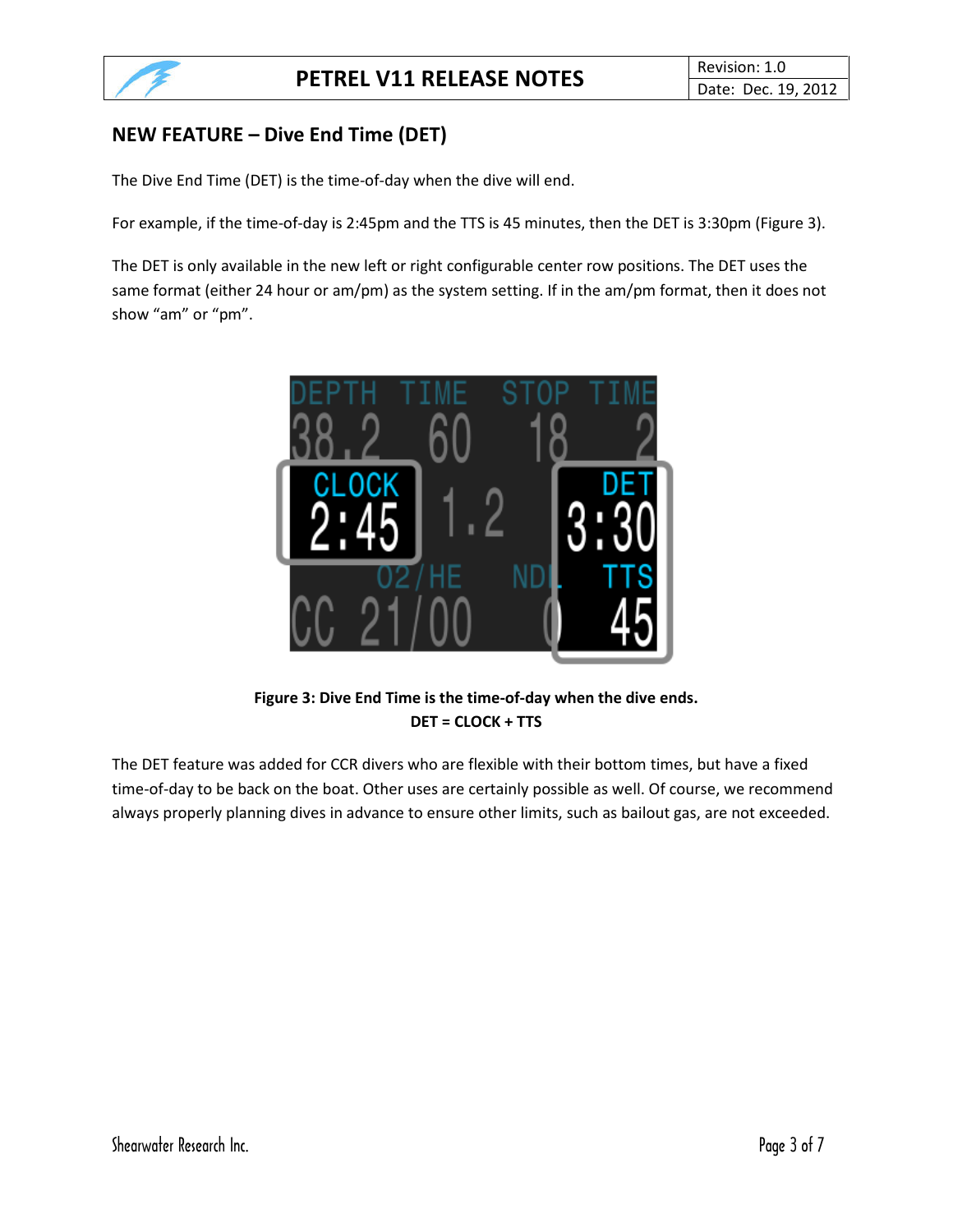# NEW FEATURE – Individual Dive Log Downloads

The dive logs can now be individually downloaded to your desktop or laptop computer.

This has a few advantages:

- Faster downloads (only new dives need to be downloaded).
- Entire Petrel log can be downloaded. The previous method would just download the last 20 hours of diving. The Petrel log is 1000 hours. So if for example your desktop computer crashed, you can now re-download your entire dive history on the Petrel.

**Select Dives to Download** ⊻ Dive # Maximum Depth **Total Time** Start Date  $\blacktriangleright$ 163 50.3 metres 61:34 12/10/2012 - 05:55  $\checkmark$ 161 50.6 metres 62:20 12/10/2012 - 03:39  $\blacktriangleright$ 160 60.5 metres 86:20 01/03/2012 - 10:09 ✔ 159 42.8 metres 13:53 01/03/2012 - 09:40  $\blacktriangledown$ 158 141.3 feet 23:51 01/03/2012 - 08:47  $\blacktriangledown$ 01/03/2012 - 07:59 157 141.8 feet 16:50 Show dives that have already been downloaded Show More Dives **Download** Cancel

The Shearwater Desktop user interface has changed slightly.

#### Figure 4: Choose the dives to download (by default all new dives are selected)

After connecting to Petrel by Bluetooth, a list of dives will be shown (see Figure 4), most recent dive first. Only new dives are shown, but all dives can optionally be shown. Choose the dives and press the "Download" button to begin.

Only 48 dives are initially listed, so press the "Show More Dives" buttons to see more dives.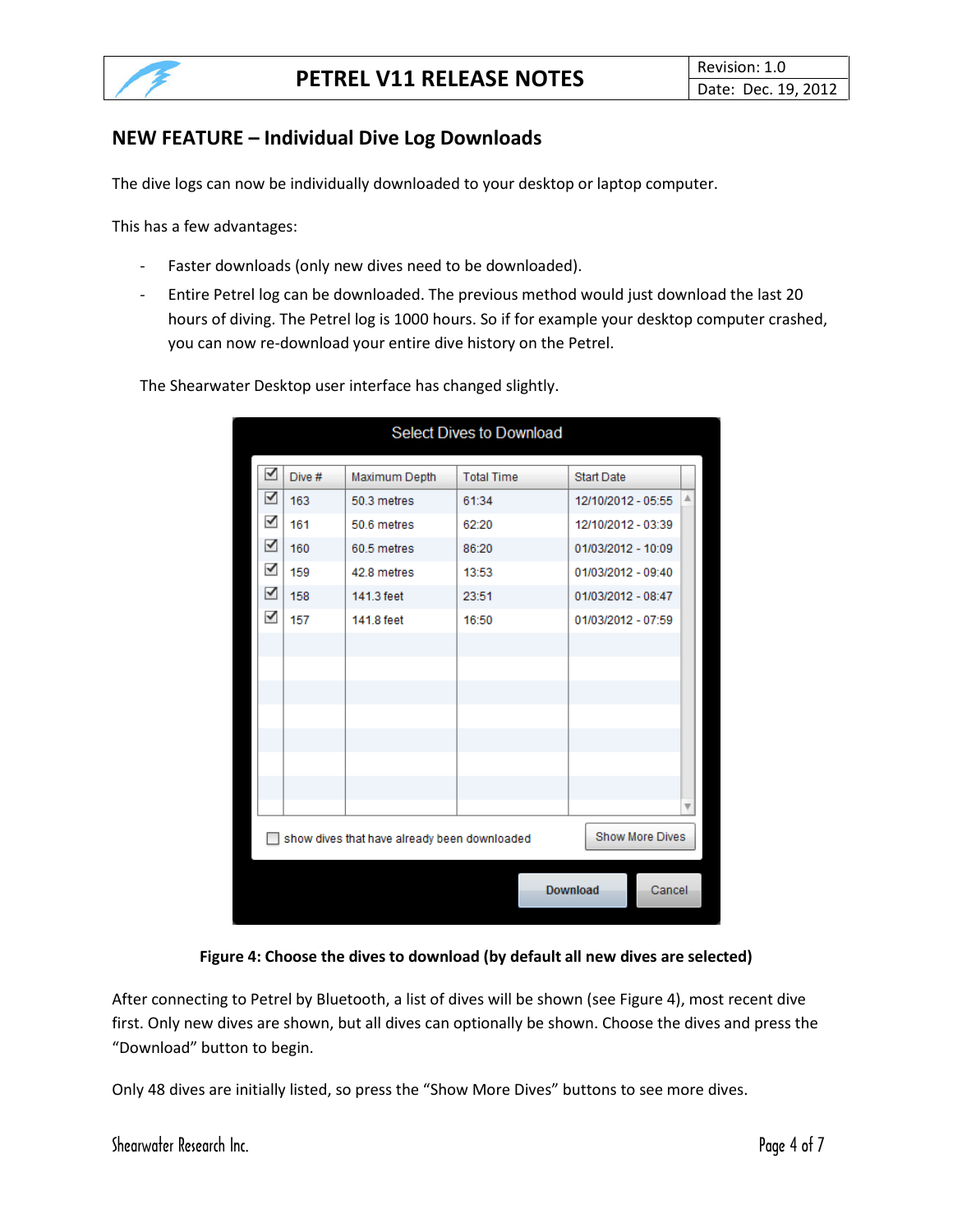

## APPENDIX A: Release Notes

## Version 11:

- Public release. Recommended for all users of previous firmware versions.
- NEW FEATURE: Added support for Petrel EXT (external PPO2 monitoring with Fischer connector).
- NEW FEATURE: User configurable center row displays (Max depth, avg depth, CNS, DET, etc). Not available in all modes.
- NEW FEATURE: Dive End Time (DET) time. The time of day when the dive will end. For example, if the current time is 2:45pm and the current TTS is 45 minutes, then the DET is 3:30pm. Only available on the new configurable center row display positions.
- NEW FEATURE: Dive log downloading now allows individual logs to be selected for download. The entire dive log memory can now be downloaded (previous versions only downloaded the last 20 hours of diving).
- CHANGE: Adjusted low battery levels for 1.5V Photo Lithium battery type.
- CHANGE: Added compression to dive logs for faster downloading.
- BUG FIX: Fixed issue where the new values for max and avg depth of the previous dive were not saved to permanent memory when units (feet/meters) were changed.
- BUG FIX: Fixed issue where shallow repetitive VPM-B dives (less than 12m/40ft) were too conservative.
- BUG FIX: Improved accuracy of Buhlmann GF NDL times.
- NOTE: Versions V08, V09 and V10 were internal releases only

#### Version 07:

- Public release. Recommended for all users of previous firmware versions.
- CHANGE: Changed some VPM-B calculations to improve NDL time accuracy.
- CHANGE: Improved internal storage of settings.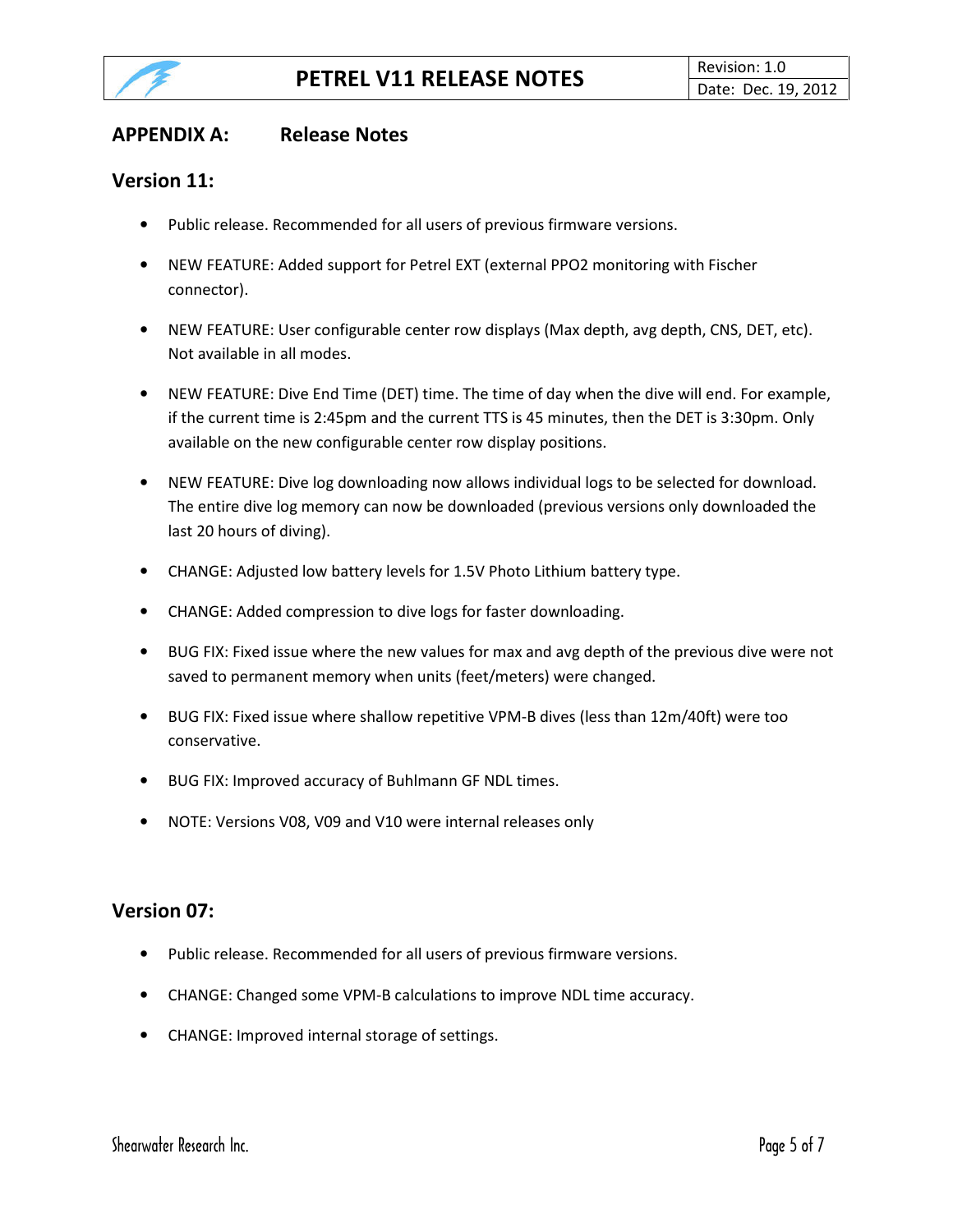

## Version 06:

- Internal release. Not a public release.
- CHANGE: Added a hard time limit of 15 minutes that the battery can be removed until the deco tissues are reset. Previously tissues would be retained as long as super-capacitor able to keep the clocking running. However, 15 minutes is ample time for battery change, and a hard 15 minute time limit adds consistency.

# Version 05:

- Internal release. Not a public release.
- NEW FEATURE: Added new style of Gas Select and Define Gas menus. The old style (classic) still available. Switch between styles in Adv Config 1 menu.
- CHANGE: Color of turned-off gases is now magenta (purple). The dark gray was more intuitive, but unfortunately was too hard to read in some lighting conditions.
- CHANGE: Default Title Color changed from blue to cyan. Note that title color can still be customized in the Adv Config 1 menu.
- NEW FEATURE: Battery info screen added to Advanced Config. Includes battery type, current battery voltage, time on since last change, and date of last change.
- BUG FIX: Changed so a gas that is set to 00/00 cannot be selected as the active gas. The only way for this bug to occur was to have a zeroed gas turned on, and then turn the active gas off in the System Setup menu. Also, zeroed gases can no longer be turned on.
- BUG FIX: Fixed bug entering time when AM.

# Version 04:

- Public release.
- CHANGE: Button label font color now white.
- CHANGE: Changed Bluetooth Class of Device from 0 to 0x80704 (Wearable Wrist Watch with Capturing Service). This change to allow Bluetooth connections to older Android phones that have a bug in their Bluetooth stack.
- CHANGE: Internal change to how serial number is generated. No external effect.